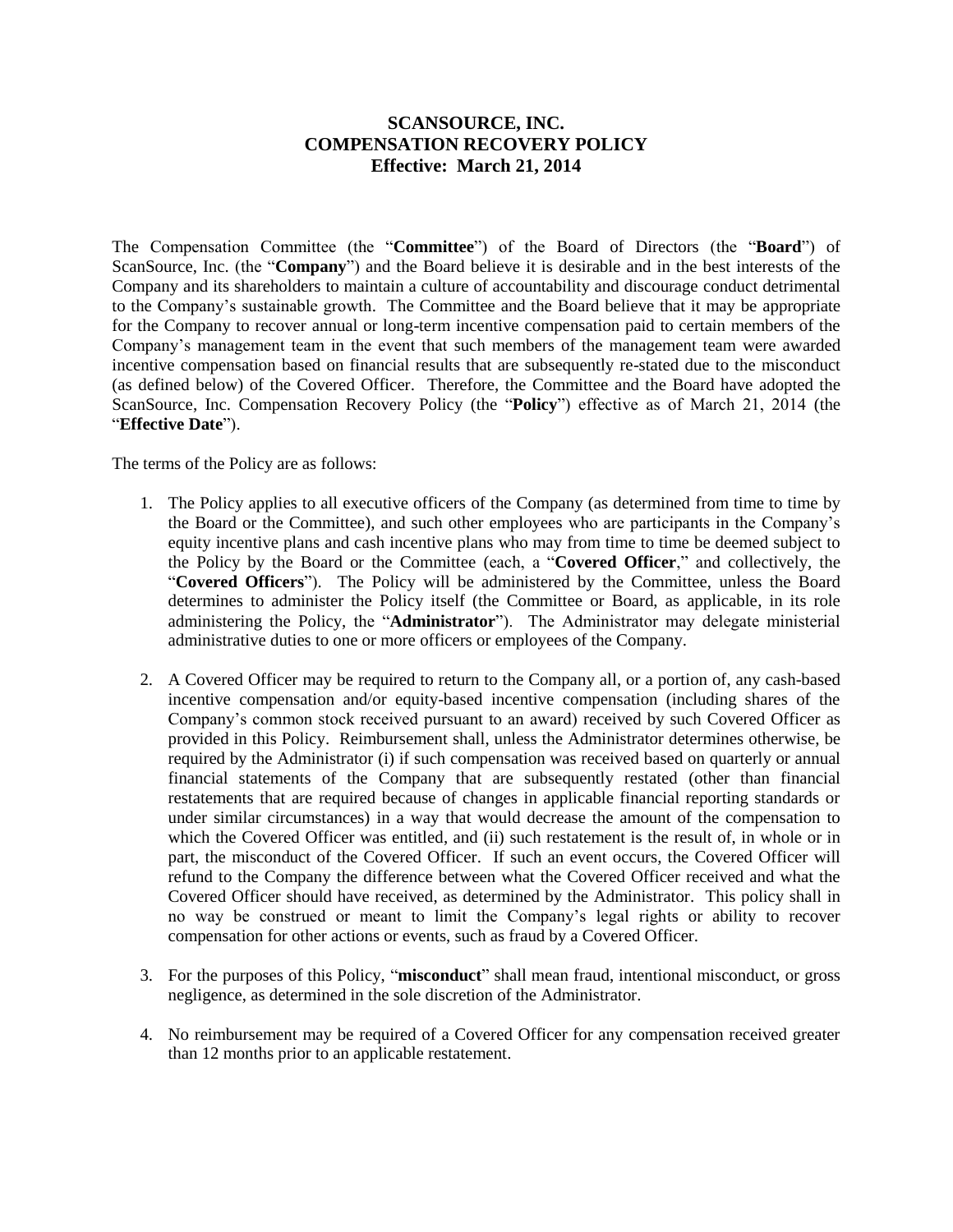- 5. This Policy will be applied in accordance with applicable laws, rules and regulations and will require the recoupment of any compensation as mandated by applicable laws, rules and regulations, even if not expressly otherwise required herein. Without limiting the effect of the foregoing or any other provision of the Policy, a Covered Officer shall be subject to the recoupment provisions of Section 304 of the Sarbanes-Oxley Act of 2002 if and to the extent applicable, and a Covered Officer (or other person who is an executive officer or former executive officer) shall be subject to the provisions of Section 954 of the Dodd-Frank Wall Street Reform and Consumer Protection Act and any related rules or regulations, if and to the extent applicable. In addition, the Administrator may determine that any equity award agreement, employment agreement or other agreements or arrangements entered into or amended on or after the Effective Date shall, as a condition to the grant of any benefit covered by such agreement, require a Covered Officer to contractually agree to abide by the terms of this Policy, as such policy may be amended from time to time by action of the Board. Further, the adoption of this Policy does not mitigate, and is intended to enhance, the effect of any forfeiture, recoupment or similar policies in any compensation plan, equity award agreement, employment agreement or similar agreement or arrangement in effect prior to or after the Effective Date.
- 6. The Administrator reserves the right to modify, amend or terminate the Policy at any time if it determines in its sole discretion that such action would be in the best interest of the Company.
- 7. The Administrator has discretion to enforce the Policy on a case-by-case basis. To the extent that a Covered Officer fails to comply with the Policy, the Administrator shall take (or direct the Company to take) such action as it determines to be appropriate.

If you have any questions regarding this policy, please contact ScanSource's general counsel's office.